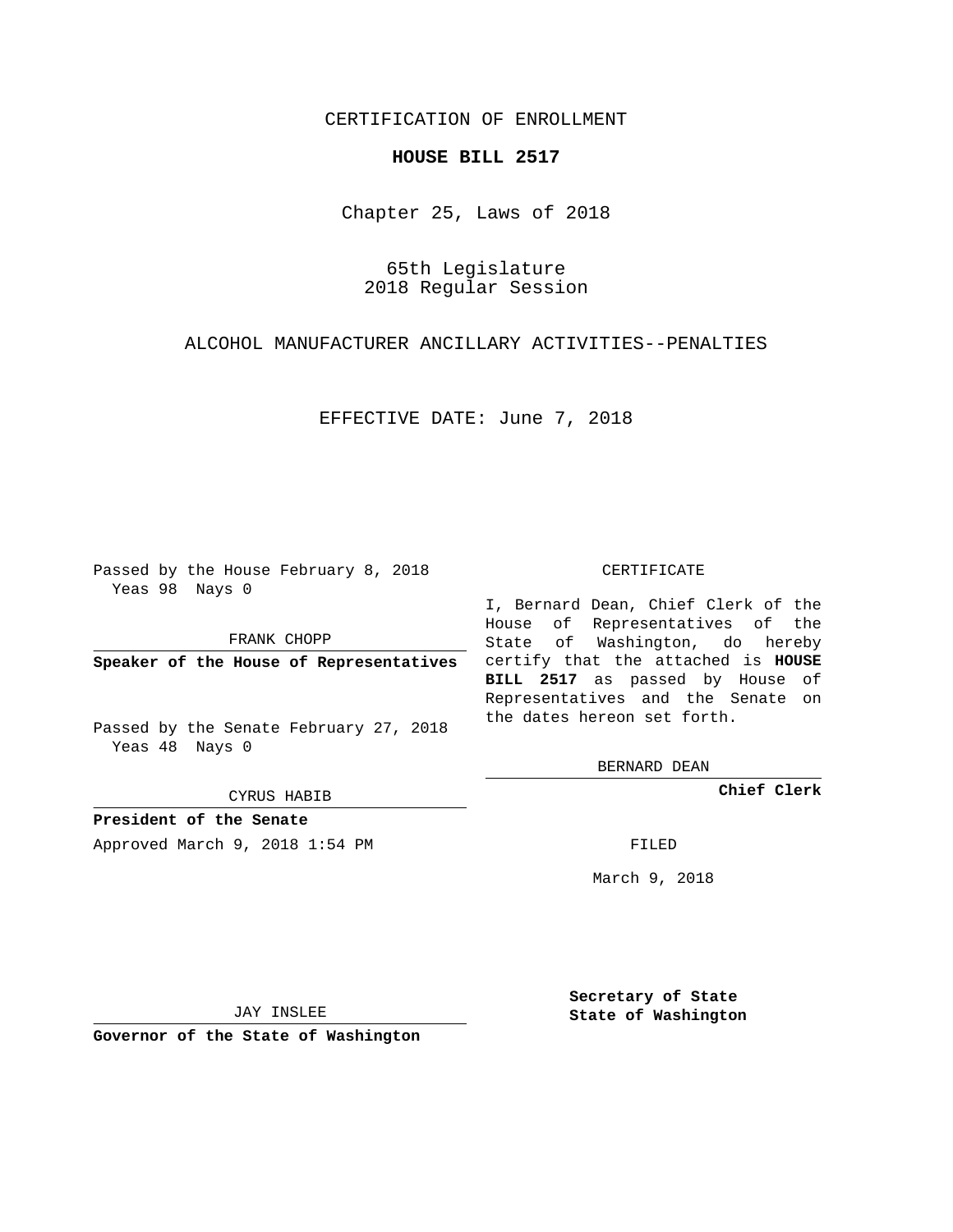## **HOUSE BILL 2517**

Passed Legislature - 2018 Regular Session

**State of Washington 65th Legislature 2018 Regular Session**

**By** Representatives Stonier, Vick, Kirby, and Jenkin

Read first time 01/10/18. Referred to Committee on Commerce & Gaming.

1 AN ACT Relating to the issuance of penalties for a licensed 2 alcohol manufacturer's ancillary activities; and adding a new section 3 to chapter 66.24 RCW.

4 BE IT ENACTED BY THE LEGISLATURE OF THE STATE OF WASHINGTON:

5 NEW SECTION. **Sec. 1.** A new section is added to chapter 66.24 6 RCW to read as follows:

7 (1) The state liquor and cannabis board must, by rule, adopt a 8 schedule of penalties for a licensed alcohol manufacturer who has 9 committed a violation as part of the licensee's ancillary activities.

10 (2)(a) The schedule of penalties adopted under subsection (1) of 11 this section may include:

12 (i) The issuance of a monetary penalty;

13 (ii) The suspension, revocation, or cancellation of the 14 licensee's ability to conduct ancillary activities; or

15 (iii) A monetary option in lieu of suspension or revocation.

 (b) The schedule of penalties may not include the issuance of a suspension, revocation, or cancellation of an alcohol manufacturer's license and may not exceed the schedule of penalties for a similar 19 violation committed by a retail licensee.

20 (3) For the purposes of this section, "ancillary activities" 21 means the licensee's activities involving the public, as authorized

p. 1 HB 2517.SL